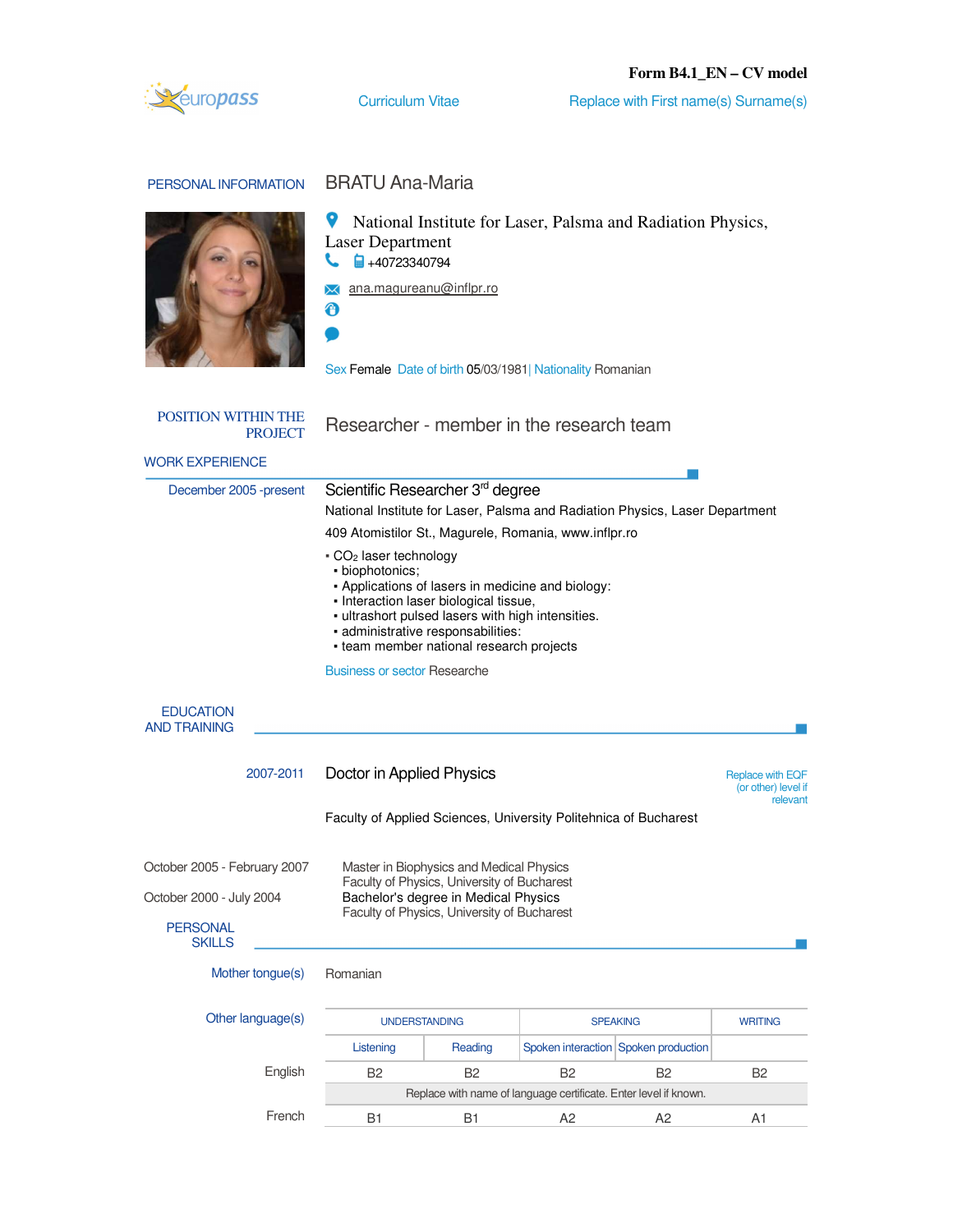

Curriculum Vitae Replace with First name(s) Surname(s)

|                                       | Replace with name of language certificate. Enter level if known.                                                                                                                                                                                                                                                                                                                                                                                                                                                                                                                                                                                                                                                                                                                |  |  |
|---------------------------------------|---------------------------------------------------------------------------------------------------------------------------------------------------------------------------------------------------------------------------------------------------------------------------------------------------------------------------------------------------------------------------------------------------------------------------------------------------------------------------------------------------------------------------------------------------------------------------------------------------------------------------------------------------------------------------------------------------------------------------------------------------------------------------------|--|--|
|                                       | Levels: A1/A2: Basic user - B1/B2: Independent user - C1/C2 Proficient user<br><b>Common European Framework of Reference for Languages</b>                                                                                                                                                                                                                                                                                                                                                                                                                                                                                                                                                                                                                                      |  |  |
| <b>Communication skills</b>           | Replace with your communication skills. Specify in what context they were acquired.<br>Example:<br>· good communication skills gained through my experience as sales manager                                                                                                                                                                                                                                                                                                                                                                                                                                                                                                                                                                                                    |  |  |
| Organisational / managerial<br>skills | - Member in the team organization of international conferences<br>- Advanced Laser Technology, ALT06, 8-12 September 2006, Brasov, Romania;<br>- International Conference on Ultra-High Intensity Lasers, ICUIL 2012, 16-21<br>September 2012, Mamaia, Romania.                                                                                                                                                                                                                                                                                                                                                                                                                                                                                                                 |  |  |
| Job-related skills                    | - The ability to participate in activities that require thorough knowledge of methods<br>of analysis and synthesis, and use their skills;<br>- Skills in drafting proposals for research projects and coordination of their work<br>packages<br>- Skills in writing scientific papers;<br>- Mentoring skills trainee research assistants, master practitioners etc.<br>Specific specialist knowledge:<br>- Knowledge Strategy R & D institute in the field of work and identify priority<br>research directions and perspectives in this field;<br>- Relevant experience in the study of laser beam interaction with biological<br>tissue;<br>- Advanced experience in IR absorption spectroscopy;<br>- Experience in development of experimental setups circuits, electrical / |  |  |

electronic and optical devices

| Digital competence | <b>SELF-ASSESSMENT</b>           |               |                     |               |                    |  |
|--------------------|----------------------------------|---------------|---------------------|---------------|--------------------|--|
|                    | <b>Information</b><br>processing | Communication | Content<br>creation | <b>Safety</b> | Problem<br>solving |  |
|                    | Enter level                      | Enter level   | Enter level         | Enter level   | Enter level        |  |
|                    |                                  |               |                     |               |                    |  |

Levels: Basic user - Independent user - Proficient user Digital competences - Self-assessment grid

▪ Computer skills: Microsoft Office (Word, Excel, Power Point) -abilitati use of various devices (video-projector, video-camera, camera etc.)(video-projector, video-camera, camera etc.)

```
Other skills -responsibility
```
- initiative

- ability to work in team

-communication skills and relationship

Driving licence B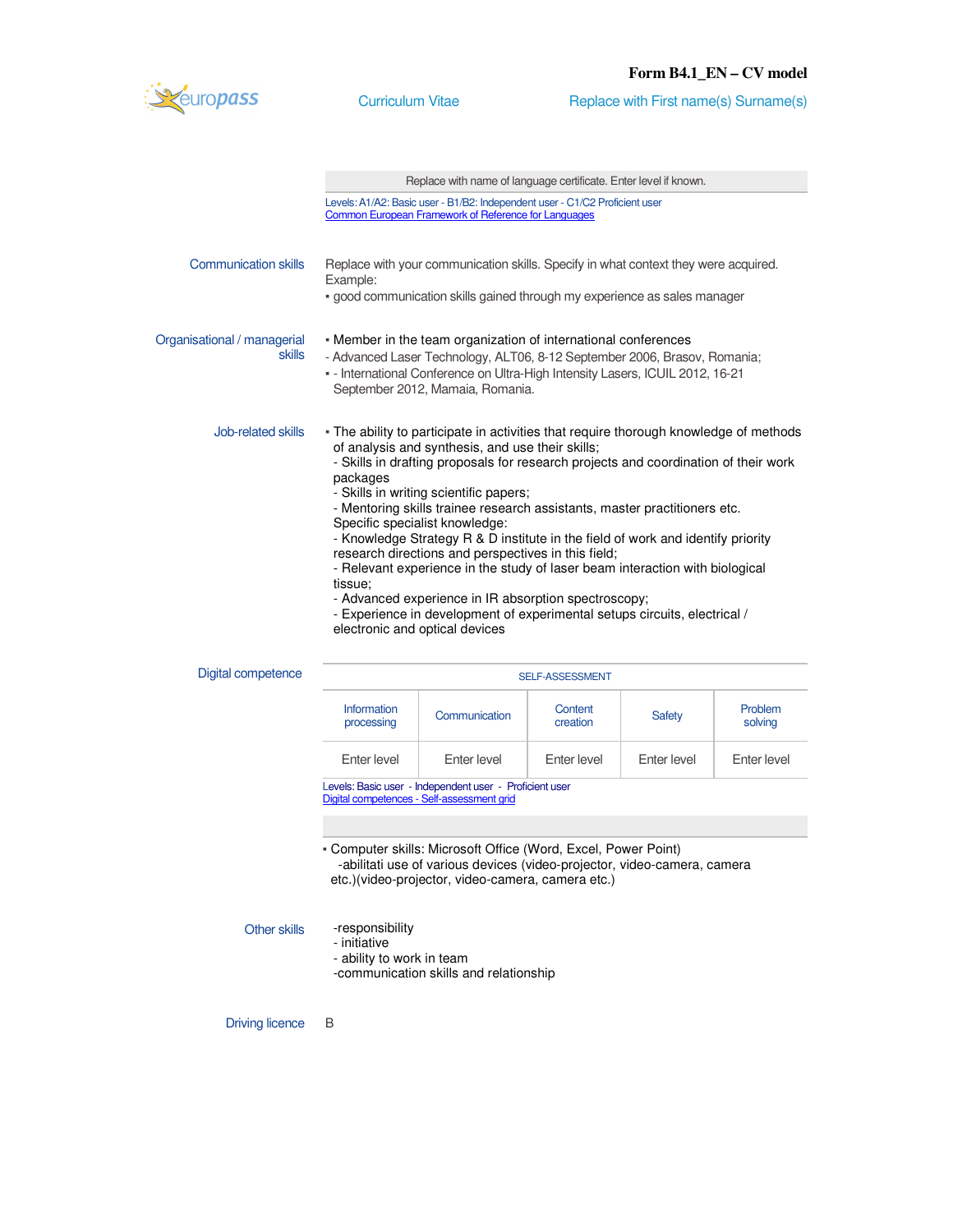Curriculum Vitae Replace with First name(s) Surname(s)

| <b>ADDITIONAL</b><br><b>INFORMATION</b>                                                          |                                                                                                                                                                                                                                       |
|--------------------------------------------------------------------------------------------------|---------------------------------------------------------------------------------------------------------------------------------------------------------------------------------------------------------------------------------------|
| <b>Publications</b><br><b>Presentations</b><br>Projects<br>Conferences<br><b>Seminars</b>        | - Author and co-author of 29 articles, two book chapters, one book<br>Example of publication:<br>• National projects: 16 projects<br>• Author and co-author of 63 presentations (invited lectures, oral presentations<br>and posters) |
| Honours and awards<br><b>Memberships</b><br>References<br>Citations<br>Courses<br>Certifications | - 50 citations (without selfcitations)                                                                                                                                                                                                |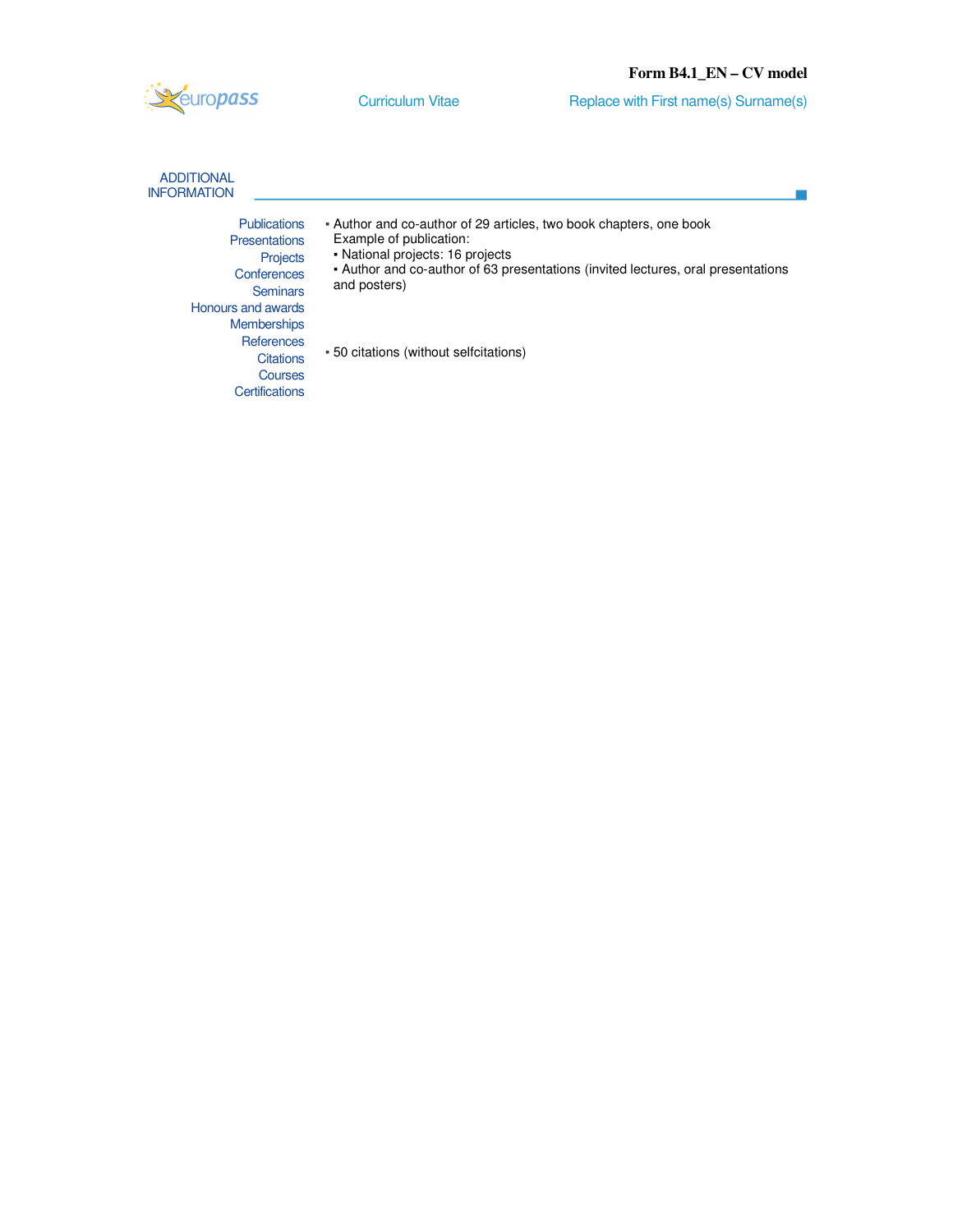## **Publications (ISI)**

1. A. M. Bratu, M. Petrus, C. Popa, Laser-based spectrometer for optical trace gas detection in young adults with autism, Microchemical Journal 138: 203-208 (2018).

2. C. Popa, M. Petrus, **A. M. Bratu**, M. Patachia, S. Banita, Photoacoustic response of cherry tomatoes contaminated with car engines pollution and UV radiation, Optoelectronics and Advanced Materials – Rapid Communications vol. 11, iss. 3-4 (2017).

3. M. Petrus, **A.M. Bratu**, C. Popa, Spectroscopic study of dietary effects on volatile breath biomarkers, Rom. Rep. Phys. (2017).

4. M. Petrus, **A.M. Bratu**, C. Popa, Spectroscopic analysis of breath ethylene and oxidative stress relation with glycaemic status in type 2 diabetes, Opt Quant Electron 49:2,

DOI 10.1007/s11082-016-0837-y (IF = 1.290, AIS = 0.200) (2017).

5. I.R. Ivascu, C.E. Matei, M. Patachia, A.M. Bratu, D.C. Dumitras, CO<sub>2</sub> laser photoacoustic measurements of ethanol absorption coefficients within infrared region of 9.2–10.8 μm,

Spectrochimica Acta Part A: Molecular and Biomolecular Spectroscopy 163 :115–119, (2016).

6. M. Petrus, **A.M. Bratu**, C. Popa, The response of human body at oxidative stress in subjects with type 2 diabetes: ammonia breath analysis by laser photoacoustic spectroscopy, Rev. Roum. Chim., 61(2): 83-87 (IF = 0.250, AIS = 0.080) (2016).

7. M. Petrus, **A. Bratu**, Breath ammonia detection in patients with schizophrenia using laser photoacoustic spectroscopy, Romanian Reports in Physics,  $68(3)$  (IF = 1.367, AIS = 0.210) (2016).

8. I.R. Ivascu, C.E. Matei, M. Patachia, **A.M. Bratu**, D.C. Dumitras, Multicomponent detection in photoacoustic spectroscopy applied to pollutants in the environmental air, Rom. Rep. Phys, 67(4): 1558-1564, (2015).

9. I.R. Ivascu, C.E. Matei, M. Patachia, **A.M. Bratu**, D.C. Dumitras, Photoacoustic measurements of the  $CO<sub>2</sub>$  absorption coefficients within infrared region of  $CO<sub>2</sub>$  laser spectrum, Rom. Journ.Phys, 60(7-8): 1121-1131, (2015).

10. C. Popa, M. Petrus, **A.M. Bratu**, Ammonia and ethylene biomarkers in the respiration of people with schizophrenia using photoacoustic spectroscopy, Journal of Biomedocal Optics, 20(5), Article No. 057006 (2015).

11. C. Popa, M.Petrus, **A.M. Bratu**, Photoacoustic spectroscopy for non-invasive analysis of human respiration, Rom. Rep. Phys, 67(4):1537-1544 (IF = 1.517) (2015).

12. M.Petrus, **A.M. Bratu**, D. Serbanescu, Laser spectroscopy method for non-invasive analysis of breath in pulmonary disease, Rom. Rep. Phys, 67(4):1545-1557 (2015).

13. C. Popa, S. Banita, M. Patachia, C. Matei, **A.M. Bratu**, M. Patachia, M. Petrus, D.C. Dumitras, CO2 laser-photoacoustic study of exhaled breath produced by electronic vs. traditional cigarettes, Rom. Rep. Phys,  $67(3):946-953$  (IF = 1.517) (2015).

14. M. Petrus, **A.M. Bratu**, C. Popa, Spectroscopic analysis of surgical smoke produced in vitro by laser vaporization of animal tissues in a closed gaseous environment, Rom. Rep. Phys, 67(3): 954 - 965 (2015). (IF = 1.517)

15. **A.M. Bratu**, M. Petrus, M. Patachia, C. Matei, C. Popa, S. Banita, D.C. Dumitras, Quantitative analysis of laser surgical smoke: targeted study on six toxic compounds, Romanian Journal of Physics, 60(1-2):215-227 (2015).

16. C. Popa, **A. M. Bratu**, D. C. Dumitraş, M. Paţachia, and Ş Băniţă, Photoacoustic detection of ethylene concentration in cherry tomatoes, Journal of Optoelectronics and Advanced Materials, Vol. 16, No. 1-2, pp. 82-86 (2014).

17. Ş Băniţă, D. C. Dumitraş, **A. M. Bratu**, M. Paţachia and C. Popa, Ethylene production of organic and nonorganic mature mushrooms measured by LPAS, Rom. Rep. Phys., Vol. 66, No. 3, pp. 887-892 (2014).

18. **A.M. Bratu**, M. Petrus, M. Patachia, D.C. Dumitras, Carbon dioxide and waters detection from surgical smoke by laser photoacoustic spectroscopy, University Politehnica of Bucharest, Scientific Bulletin-Series A-Applied Matemathics and Physics, 75(2):139-146 (2013).

19. C. Popa, Ş. Băniţă, **A. M. Bratu**, M. Paţachia, C. Matei, and D. C. Dumitraş, The level of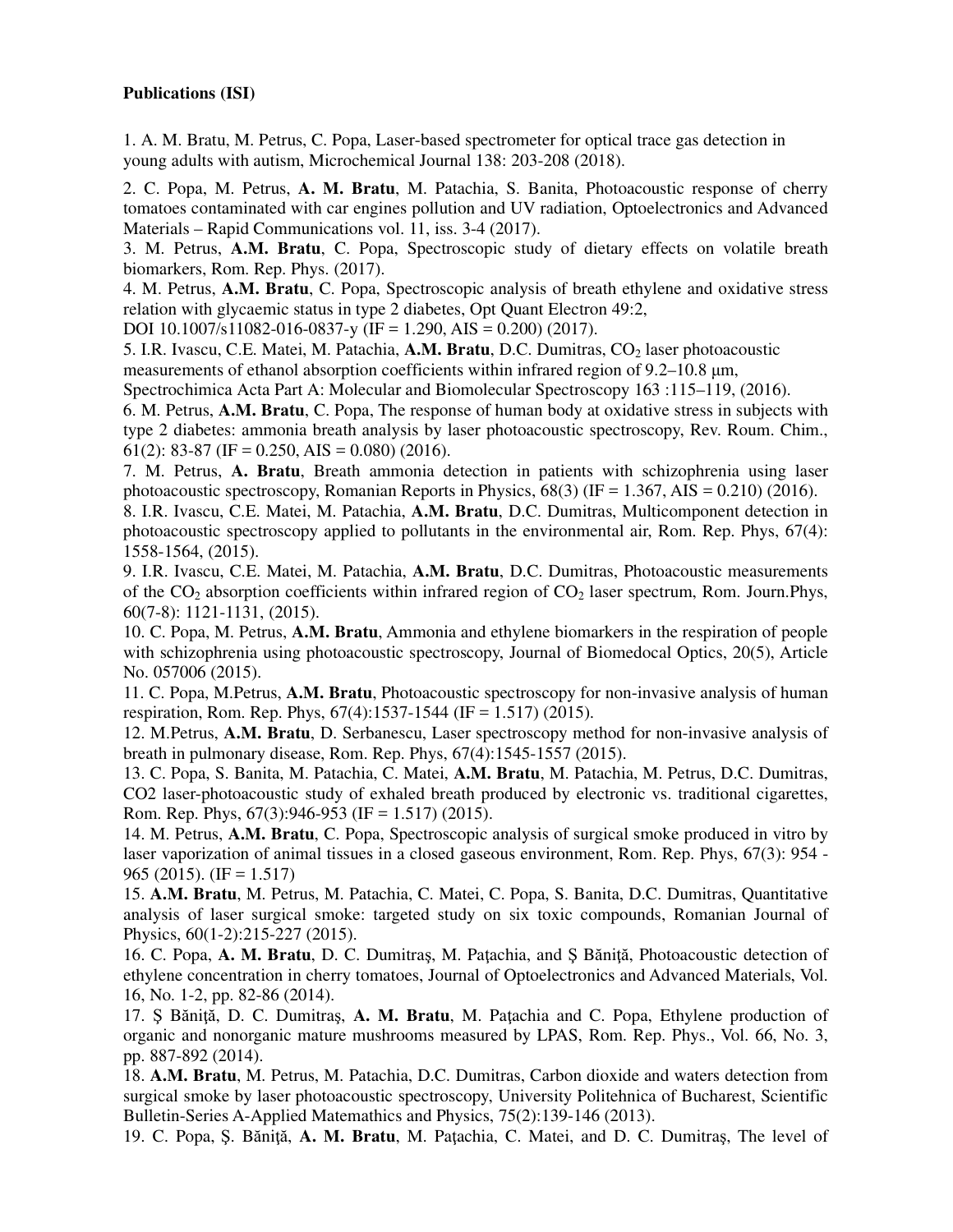ethylene biormarker in renal failure of elderly patients analyzed by photoacoustic spectroscopy, Laser Physics, Vol. 23, No. 12, doi:10.1088/1054-660X/23/12/125701, Article ID 125701 (2013)

20. **A. M. Bratu**, C. Popa, C. Matei, Ş. Băniţă, D. C. A. Duţu and D. C. Dumitraş, Removal of interfering gases in breath biomarker measurements, Journal of Optoelectronics and Advanced Materials, Vol. 13, No. 8, pp. 1045-1050 (2011)

21. C. Popa, **A. M. Bratu**, C. Matei, R. Cernat, A. Popescu and D. C. Dumitraş, Qualitative and quantitative determination of human biomarkers by laser photoacoustic spectroscopy methods, Laser Physics, Vol. 21, No. 7, pp. 1336-1342 (2011)

22. C. Popa, **A. M. Bratu**, R. Cernat, Ş. Băniţă, D. C. A. Duţu and D. C. Dumitraş, Spectroscopic studies of ethylene and ammonia as biomarkers at patients with different medical disorders, U. P. B. Sci. Bull., Series A, Vol. 73, No. 2, pp. 167-174 (2011)

23. D.C. Dumitras, D.C. Dutu, C. Matei, R. Cernat, S. Banita, M. Patachia, **A.M. Bratu**, M. Petrus, C. Popa, Evaluation of ammonia absorption coefficients by photoacoustic spectroscopy for detection of ammonia levels in human breath, Laser Physics, 21(4): 796-800 (2011).

24. C. Popa, D. C. A. Dutu, R. Cernat, C. Matei, A. M. Bratu, S. Banita, D. C. Dumitras, Ethylene and ammonia traces measurements from the patients' breath with renal failure via LPAS method, Applied Physics B, 105, 3, pp 669–674, 2011

25. D.C. Dumitras, S. Banita, **A.M. Bratu**, R. Cernat, D.C.A. Dutu, C. Matei, M. Patachia, M. Petrus, C. Popa, Ultrasensitive CO2 laser photoacoustic system, Infrared Physics&Technology, 53(5): 308-314 (2010).

26. R. Cernat, C. Matei, **A.M. Bratu**, C. Popa, D.C. A. Dutu, M. Patachia, M. Petrus, S. Banita, D.C. Dumitras, Laser photoaocustic spectroscopy method for measurements of trace gas concentration from human breath, Romanian Reports in Physics, 62(3): 610-616 (2010).

27. D.C. Dumitras, D.C. Dutu, C. Matei, **A.M. Magureanu**, M. Petrus, C. Popa, M. Patachia, Measurements of ethylene concentration by laser phottacoustic techniques with applications at breath analysis, Romanian Reports in Physics, 60(3): 593-602 (2008).

28. D.C. Dumitras, D.C. Dutu, C. Matei, A.M. Magureanu, M. Petrus, C. Popa, Laser photoaocustic spectroscopy: principles, instrumentation, and characterization, Journal of Optoelectronics and Advanced Materials, 9(12): 3655-3701 (2007).

29. D. C. Dumitras, D. C. Dutu, C. Matei, **A. M. Magureanu**, M. Petrus, and C. Popa, Improvement of a laser photoacoustic instrument for trace gas detection, U. P. B. Sci. Bull., Series A, Vol. 69, No. 3, pp. 45-56 (2007).

### **Publications (non-ISI)**

1. C. Popa (Achim), M. Bercu (Petrus), **A.M. Bratu** and D. C. Dumitras, Impactul metalelor grele asupra plantelor, Revista Stiinta & Tehnica, Nr. 61 Noiembrie 2016.

2. M. Petrus (Bercu), **A.M. Bratu**, C. Popa (Achim),"Oxidative stress in diabetes: ammonia breath analysis by laser photoacoustic spectroscopy", Recent Advanced on Biomedical Sciences, Series 9, Published by WSEAS Press, pp: 61-64, 2015. ISBN:978-1-6-61804-334-4, ISSN: 1790-5125.

3. C. Popa, M. Petrus, **A.M. Bratu**, "Biomedical allpications of CO2 laser photoacoustic spectroscoy", Recent Advanced on Biomedical Sciences, Series 9, Published by WSEAS Press, pp: 72-74, 2015. ISBN:978-1-6-61804-334-4, ISSN: 1790-5125.

4. C. Popa, **A.M. Bratu**, M. Petrus, S. Banita, M. Patachia, C. Matei, D.C. Dumitras, "Efectele tigarilor electronice si traditionale asupra sanatatii", Stiinta&Tehnica,pp:046-049,nr.44, martie 2015.

5. S. Banita, M. Patachia, D.C. Dumitras, C. Achim, M. Bercu, **A.M. Bratu**, C. Matei, Testing fruits quality by laser photoacoustic spectroscopy, Recent Advances in Bilogy, Biomedicine and Bioingeneering (3rd International Conference on Health Science and Biomedical System), ISSN 1709-5125, ISBN: 978-960-474-401-5 (2014)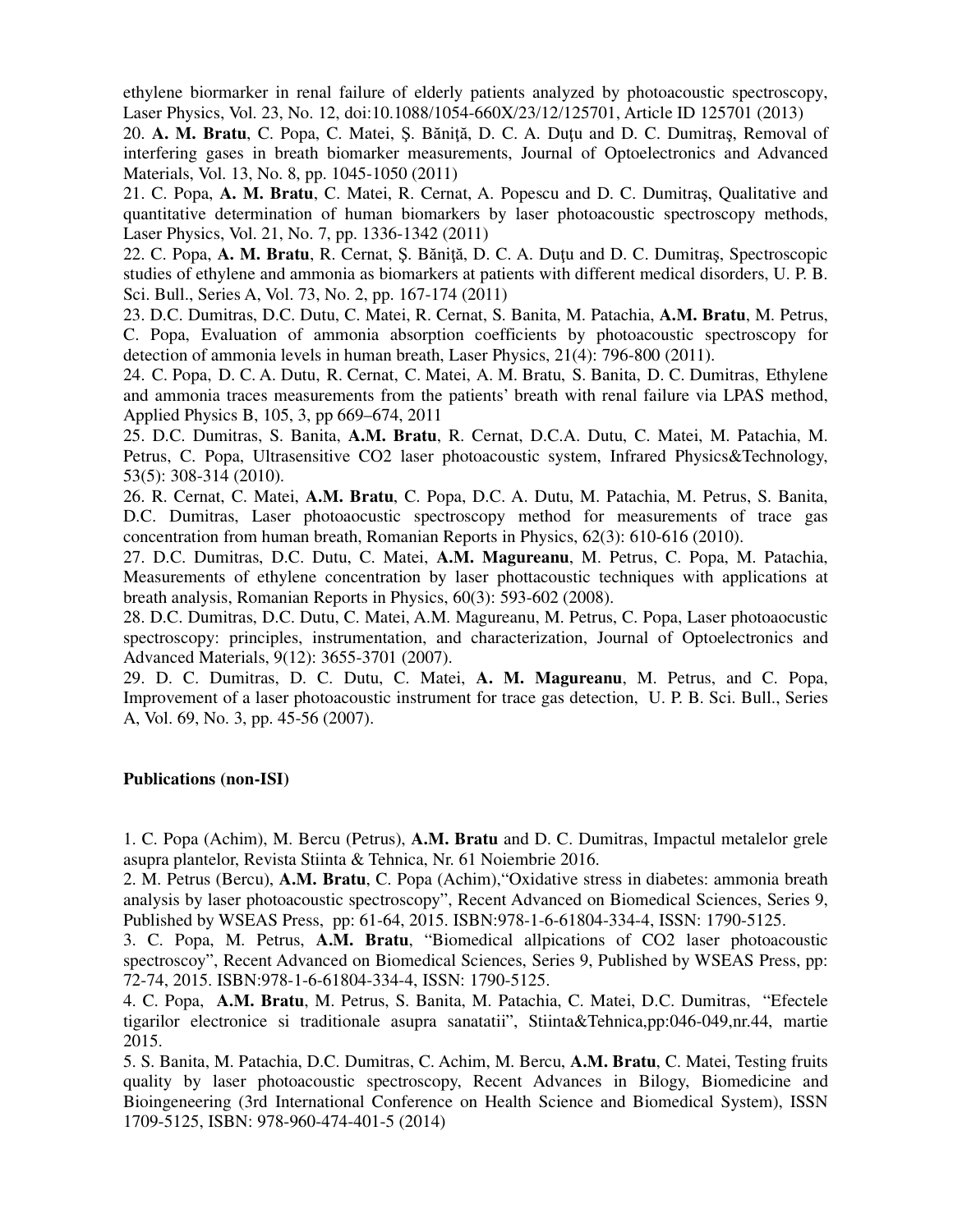6. Cristina Achim (Popa), Mihai Patachia, Stefan Băniţă, **Ana Bratu**, Consuela Matei, Mioara Petrus, Dan C. Dumitraş, "Respiraţia în lungimi de undă", Revista Stiinta & Tehnica, Nr. 27 iulieaugust, pp:056-059, (2013).

### **Book Chapters**

1. **A. M. Bratu**, "CO2 Laser Photoacoustic Spectroscopy for Ultrasensitive Gas Detection", LAP LAMBERT Academic Publishing, 2014, ISBN 978-3-659-63546-5.

2. D. C. Dumitras, **A. M. Bratu** and C. Popa, "CO2 Laser Photoacoustic Spectroscopy: Principles", Intech, Croatia (2012); Chapter I in " CO2 Laser-Optimisation and Application", ISBN 979-953-307-712-2, Ed. D. C. Dumitras

3. D. C. Dumitras, **A. M. Bratu** and C. Popa, "CO2 Laser Photoacoustic Spectroscopy: Instrumentation and Applications", Intech, Croatia (2012); Chapter II in " CO2 Laser-Optimisation and Application", ISBN 979-953-307-712-2, Ed. D. C. Dumitras

#### **Conferences**

1. **A. M. Bratu** (Magureanu), Analysis of exhaled ethylene in adults with autism, Laser Ignition Summer School (LISS), 19-22 July, 2017, Brasov, Romania.

2. **A. M. Bratu**, M. Petrus, C. Popa, Photoacoustic analysis in young adults with autism, IONS Balvanyos 2017 , 25-28 July, 2017, Transylvania, Romania.

3.C. Popa (Achim), M. Petrus (Bercu), **A. M. Bratu** (Magureanu), Detection of gaseous Molecules at plantlets, IONS Balvanyos 2017 , 25-28 July, 2017, Transylvania, Romania.

4. M. Bercu (Petrus), C. Achim (Popa), **A.M. Bratu**, C. Matei, M. Patachia, S. Banita and D.C. Dumitras, Spectroscopic analyses of breath ethylene in relation with glycaemic status in type 2 diabetes, IONS Balvanyos 2017 , 25-28 July, 2017, Transylvania, Romania.

5. M. Bercu (Petrus), C. Achim (Popa), **A.M. Bratu**, M. Patachia, S. Banita, C. Matei and D.C. Dumitras, Laser photoacoustic spectroscopy in evaluating the heavy metals metabolism in fruits by monitoring gaseous compounds, The Food Factor I Barcelona Conference, 02-04 November, 2016, Barcelona, Spain. (poster)

6. C. Achim (Popa), M. Bercu (Petrus), **A.M. Bratu**, C. Matei, S. Banita, M. Patachia, M. Stoica, S.C. Litescu, D.C. Dumitras, Heavy metals impact: effect on plants, The Food Factor I Barcelona Conference, 02-04 November, 2016, Barcelona, Spain. (oral presentation)

7. Laser spectroscopy method for non-invasive analysis of breath in subjects with pulmonary disease, M. Bercu (Petrus), C. Achim (Popa), **A.M. Bratu**, M. Patachia, S. Banita, C. Matei,and D.C. Dumitras, The 24<sup>th</sup> Annual International Conference on Advanced Laser Technologies ALT'16 Galway, Ireland, September 12–16, 2016. LDS-P-7 (poster).

8. Impact evaluation of heavy metals at contaminated plants and fruits using IR spectroscopy

C. Achim (Popa), M. Bercu (Petrus), A.M. Bratu, C. Matei, M. Patachia, D.C. Dumitras, The 24<sup>th</sup> Annual International Conference on Advanced Laser Technologies ALT'16 Galway, Ireland, September 12–16, 2016. PA-P-3 (poster)

9. M. Petrus (Bercu), **A.M. Bratu**, C. Popa (Achim),"Chemotherapy and collateral damage: oxidative stress analysis by laser photoacoustic spectroscopy", 11th International Conference "Micro- to Nano-Photonics IV- ROMOPTO 2015" September 1 - 4, 2015, Bucharest, Romania. Nr. Prezentare: O10 – oral.

10. M. Petrus (Bercu), **A.M. Bratu**, C. Popa (Achim),"Oxidative stress in diabetes: ammonia breath analysis by laser photoacoustic spectroscopy", HSBS'15 4 th International Conference on Health Science and Biomedical Systems, Sliema, Malta 17-19 August 2015., nr. Prezentare 72708-115. -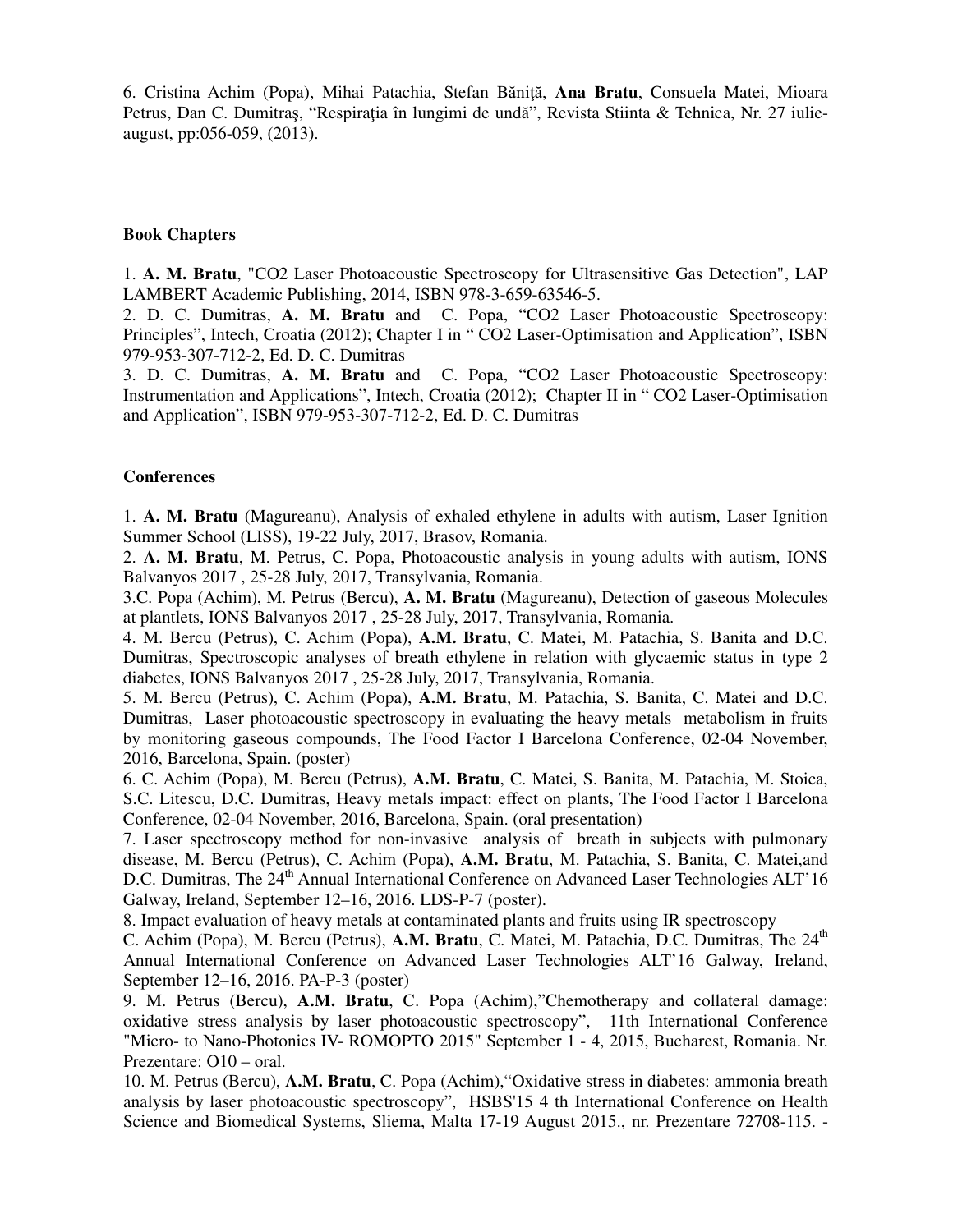invited

11. C. Popa, M. Petrus, **A.M. Bratu**, "Biomedical allpications of CO2 laser photoacoustic spectroscoy", HSBS'15 4 th International Conference on Health Science and Biomedical Systems, Sliema, Malta 17-19 August 2015. - invited

12. M. Petrus (Bercu), **A.M. Bratu**, C. Popa (Achim), S. Banita, M. Patachia, C. Matei, D.C.Dumitras,"Spectroscopic analysis of humans breath in subjects with type 2 diabetes", International Conference ALT'15 Advanced Laser Technologie, Faro, Portugalia, 7-11 September 2015. Nr prezentare: D-O-1. - oral

13. C. Popa (Achim), **A.M. Bratu**, M. Petrus, M. Patachia, S. Banita, D.C. Dumitras,"Photoacoustic assessment of electronic versus traditional cigarettes on human health", 24th International Laser Physics Workshop, August 21-25, Shanghai, China.Sesiunea: S3.3 - invited 14. M. Petrus, C. Achim, **A.M. Bratu**, S. Banita, M. Patachia, C. Matei, D.C. Dumitras, "Spectroscopic analysis of the breath from subjects with type 2 diabetes", COLA 2015 – International Conference on Laser Ablation, 31 August-4 September 2015, Cairns, Australia. P-197 - poster

15. C. Popa, M. Petrus, **A.M. Bratu**, M. Patachia, S. Banita, C. Matei, D.C. Dumitras, "Laser spectroscopy for noninvasive gas monitoring in patients with dysfunctions", COLA 2015 – International Conference on Laser Ablation, 31 August-4 September 2015, Cairns, Australia. P-190 -poster

16. D.C. Dumitras, M. Petrus, **A.M. Bratu**, M. Patachia, S. Banita, C. Achim (Popa), "Noninvasive evaluation of breath biomarkers in oxidative stress using photoacoustic spectrsocopy", International Conference ALT'15 Advanced Laser Technologie, Faro, Portugalia, 7-11 September 2015. Nr. Prezentare : D-I-10 -invited

17. S. Banita, M. Patachia, D.C. Dumitras, C. Achim, M. Bercu, **A.M. Bratu**, C. Matei, "The effect of air pollution and UV-B radiation on fruits using LPAS method", International Conference ALT'15 Advanced Laser Technologie, Faro, Portugalia, 7-11 September 2015. Nr prezentare :D-P-2. - poster

18. M. Patachia, S. Banita, C. Matei, M. Petrus, C. Achim, **A. Bratu**, D.C. Dumitras, "New optical imaging system for intraoperative detection of tumors margins", International Conference ALT'15 Advanced Laser Technologie, Faro, Portugalia, 7-11 September 2015. Nr prezentare : D-P-3. poster

19. C. Popa (Achim), M. Petrus, **A.M. Bratu**, "Photoacoustic spectroscopy for non-invasive analysis of human respiration", 11th International Conference "Micro- to Nano-Photonics IV-ROMOPTO 2015" September 1 - 4, 2015, Bucharest, Romania. Nr. Prezentare: O6 -oral

20. Cristina Popa (Achim), Mioara Bercu, **Ana M. Bratu**, Consuela Matei, Mihai Paţachia, Ştefan Băniţa, Dan C. Dumitraş "Evaluarea impactului poluării asupra vegetaţiei contaminate folosind spectroscopia fotoacustică laser", Masa rotunda Editia IV- Tendinte actuale in ecploatarea durabila a resurselor minerale, 20 Noiembrie 2015, Bucuresti-Romania. - oral

21. C. Achim, S. Banita, M. Patachia, D. C. Dumitras, C. Achim, M. Bercu, **A. M. Bratu**, C. Matei,"Non-invasive CO2 laser-photoacoustic study of exhaled breath produced by active smoking with electronic vs. traditional cigarettes", la International Conferences on Laser Applications in Life Sciences (LALS 2014), Ulm, Germany: 29 Iunie- 2 IuIie 2014. - oral

22. M. Petrus, **A.M. Bratu**, C. Popa, M.Patachia, C. Matei, S. Banita, D.C. Dumitras, Spectroscopic analysis of surgical smoke produced in vitro by laser vaporization of animal tissue in a closed gaseous environament, New Trend on Sensing-Monitoring-Telediagnosis for Life Sicences (NT SMT-LS 2014), Brasov, Romania July 24-26, 2014 – oral

23. C. Achim, A.M. Bratu, M. Bercu, S. Banita, M. Patachia, C. Matei, DC Dumitras, Spectroscopy for breath biomarkers analysis ay young population with mental disorders, ISCP, Orastie, Romania 23-26 September 2014 – oral

24. A.M. Bratu, C. Achim, M. Petrus, C. Matei, M. Patachia, S. Banita, DC. Dumitras, LPAS analysis of exhaled breath via the mouth and nose, ISCP, Orastie, Romania 23-26 September 2014 poster P. 29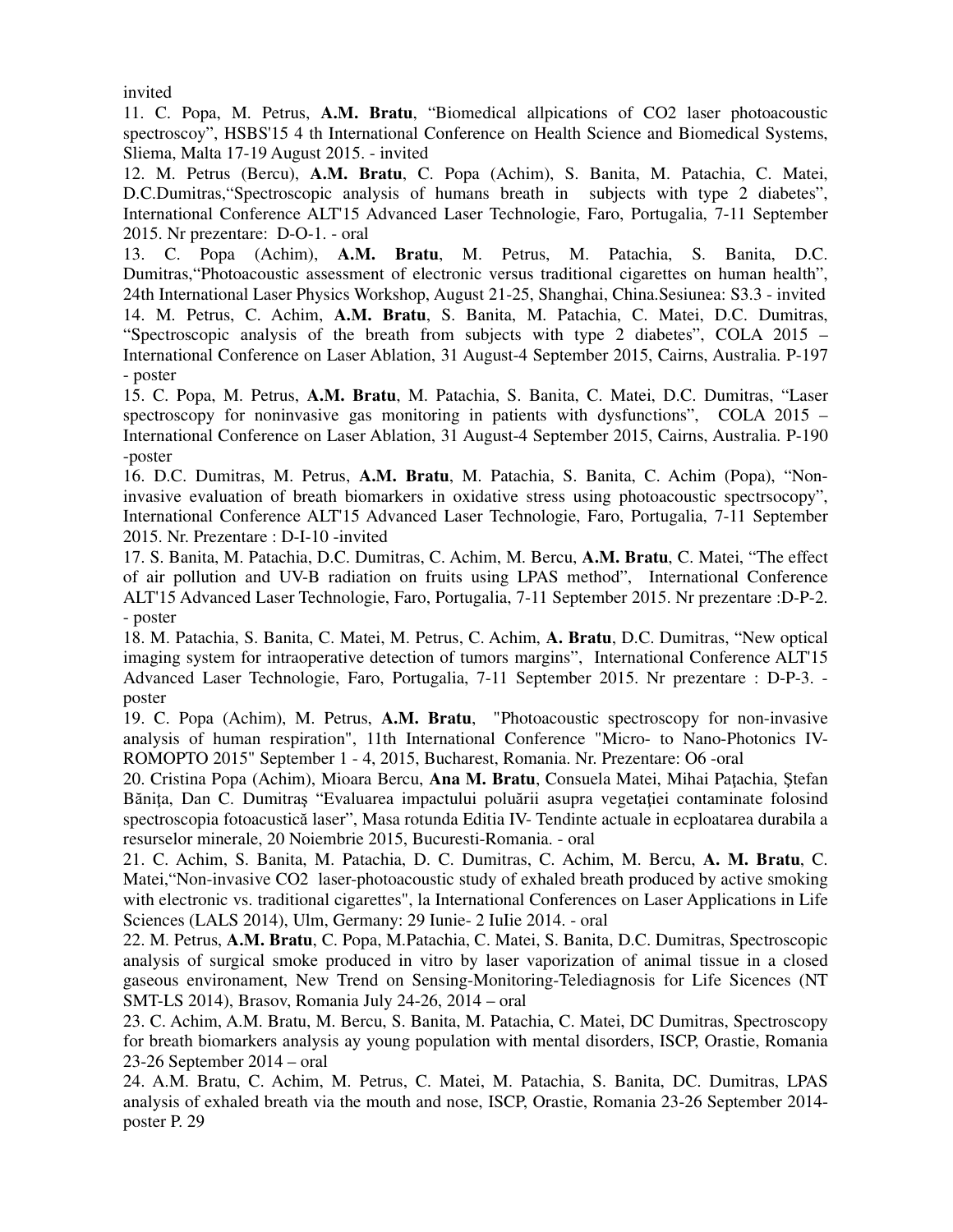25. M. Petrus, C. Popa, **A.M. Bratu**, C. Matei, M. Patachia, S. Banita and D.C. Dumitras, Ethylene and ammonia traces measurements from healthy humans with different food diets by LPAS technique, ISCP, Orastie, Romania 23-26 September 2014 – oral

26. D.C. Dumitras, S. Banita, M. Bercu, **A.M. Bratu**, I. Ivascu, C. Matei, M. Patachia, C. Popa, "CO2 laser photoacoustic spectroscopy in new applicative results", The 5th edition of International Student Conference on Photonics (ISCP 2014), 23th – 26th September 2014, Orastie, Hunedoara (Romania). (I) – invitat

27. C. Matei, M. Patachia, M. Petrus, C. Achim, A.M. Bratu, S. Banita, S. miclos, S. Dontu, D. Savastru, M.A. Calin, N. Verga, D. Mirea, D.C. Dumitras, Hybrid imaging system for tumor detection, 23th – 26th September 2014, Orastie, Hunedoara (Romania).

28. C. Achim, **A.M. Bratu**, M. Bercu, S. Banita, M. Patachia, C. Matei, D.C. Dumitras, "Spectroscopy for breath biomarkers analysis at young population with mental disorders", The 5th edition of International Student Conference on Photonics (ISCP 2014), 23th – 26th September 2014, Orastie, Hunedoara – oral

29. S. Banita, M. Patachia, D. C. Dumitras, C. Achim, M. Bercu, **A. M. Bratu**, C. Matei, "Testing fruits quality by laser photoacoustic spectroscopy", 3rd International Conference on Health Science and Biomedical Systems (HSBS14) to be held in Florence, Italy, November 22-24, 2014 – oral

30. C. Achim,S. Banita, M. Patachia, D. C. Dumitras, M. Bercu, **A. M. Bratu**, C. Matei, "Breath biomarkers can help clinicians to assess the role of oxidative attack in young population with mental disorders", The annual International Conference on Advanced Laser Technologies (ALT14), 6 - 10 October 2014, Cassis, France. -oral

31. M. Petrus, C. Popa, **A.M. Bratu**, C. Matei, M. Patachia, S. Banita and D.C. Dumitras, Ethylene and ammonia traces measurements from healthy humans with different food diets by LPAS technique,The annual International Conference on Advanced Laser Technologies (ALT14), 6-10 October 2014, Cassis, France – poster

32. D.C. Dumitras, S. Banita, M. Bercu, **A.M. Bratu**, I. Ivascu, C. Matei, M. Patachia, C. Popa, "New application results in CO2 laser photoacoustic spectroscopy", The annual International Conference on Advanced Laser Technologies (ALT14), 6-10 October 2014, Cassis, France – invated

33. C. Achim, S. Banita, M. Patachia, D. C. Dumitras, C. Achim, M. Bercu, **A. M. Bratu**, C. Matei,"Non-invasive CO2 laser-photoacoustic study of exhaled breath produced by active smoking with electronic vs. traditional cigarettes", International Conferences on Laser Applications in Life Sciences (LALS 2014), Ulm, Germany: 29 Iunie- 2 IuIie 2014. -oral

34. M. Patachia, S. Banita, C. Popa, C. Matei, **A.M. Bratu**, M. Petrus, D.C. Dumitras, "Dual OCT-Hyperspectral Imaging System for Intraoperative Assessment of tumor Spreading" International Conferences on Laser Applications in Life Sciences (LALS 2014), Ulm, Germany: 29 Iunie- 2 IuIie  $2014 -$  poster

35. C. Popa, S. Banita, M. Patachia C. Matei, **A.M. Bratu**, M. Petrus, D.C. Dumitras, "Human breath biomarker for clinical diagnosis by photoacoustic spectroscopy technique", New Trends on Sensing-Monitoring-Telediagnosis for Life Sciences, Brasov, Romania, (July 24-26, 2014), University of Brasov, Romania – oral

36. **A.M. Bratu**, C. Popa, S. Banita, M. Patachia, C. Matei, M. Petrus, D.C. Dumitras, "Laser photoacoustic spectroscopy for quality evaluation of fruits and vegetabels", New Trend on Sensing-Monitoring-Telediagnosis for Life Sicences (NT SMT-LS 2014), Brasov, Romania July 24-26, 2014 – poster

37. C. Matei, C. Popa, **A.M. Bratu**, M. Petrus, M. Patachia, S. Banita, D.C. Dumitras, "Spectroscopia fotoacustica laser-metoda versatila de detectie si monitorizare", Masa Rotunda "Valorificarea durabila a resurselor si mediul inconjurator", 16 octombrie 2014 – oral

38. C. Achim, **A. M. Bratu**, C. Matei, M. Petrus, M. Patachia, S. Banita, D. C. Dumitras, "Noninvasive breath gas analysis based on spectroscopic measurements", 22nd International Laser Physics Workshop LPHYS13, Prague, Czech Republic, July 15-19, 2013 (Poster P3.1).

39. C. Matei, C. Achim, **A. M. Bratu**, M. Patachia, S. Banita, M. Bercu, I. Ivaşcu, D. C. Dumitraş,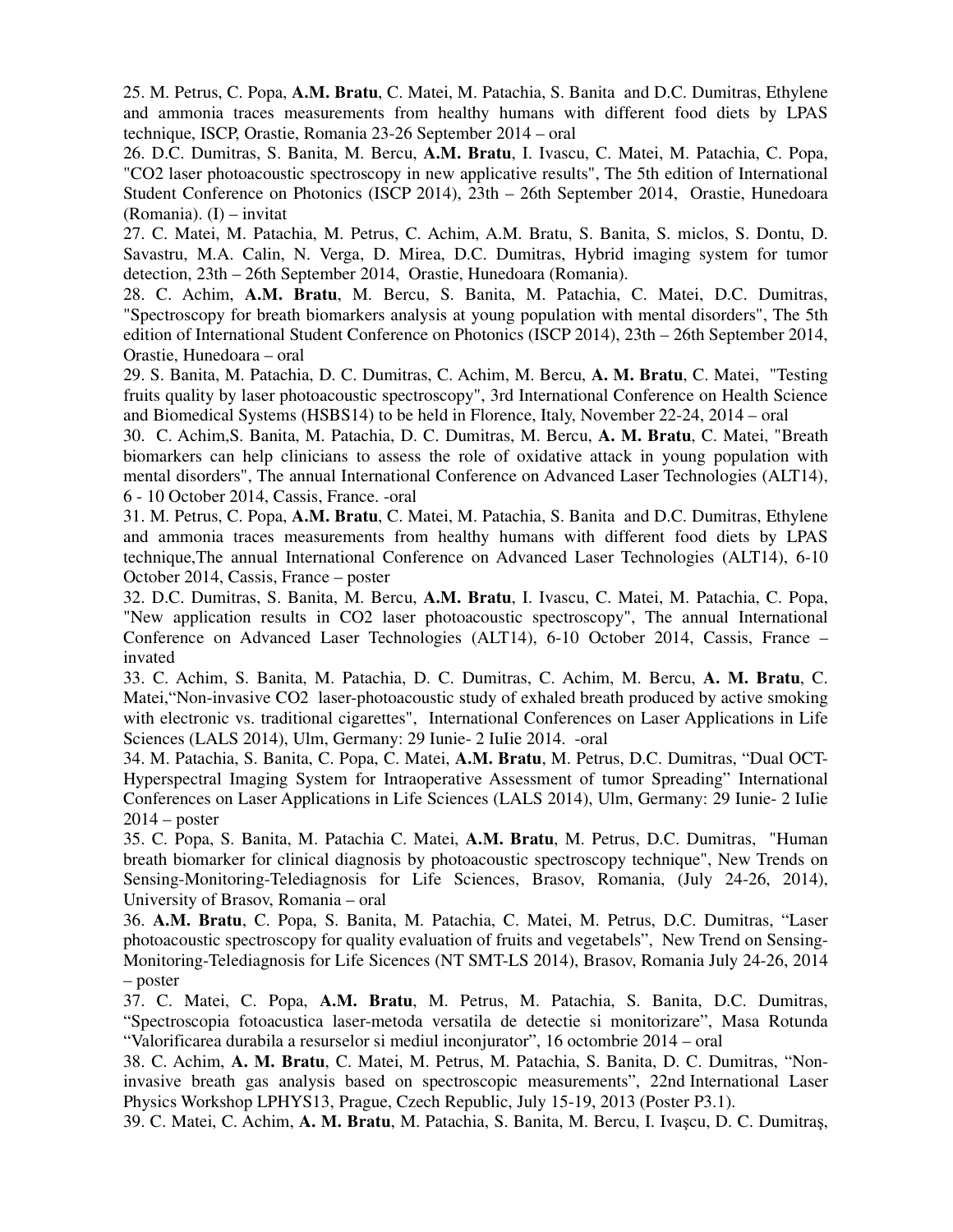"Feasability of radiobiological studies at Romanian TEWALAS and CETAL laser facilities", 22nd International Laser Physics Workshop LPHYS13, Prague, Czech Republic, July 15-19, 2013 (Oral EL.8.5).

40. M. Patachia, C. Achim, S. Banita, C. Matei, **A. Bratu**, M. Petrus, D. C. Dumitraş, "CW-Diffuse Optical Tomography system: acquisition and electrical signals processing", 22nd International Laser Physics Workshop LPHYS13, Prague, Czech Republic, July 15-19, 2013 (Poster)

41. S. Banita, C. Achim, M. Patachia, C. Matei, **A. M. Bratu**, M. Petrus, D. C. Dumitraş, "Characterization of organic vs. nonorganic raspberries and strawberries fruits using laser photoacoustic spectroscopy", 22nd International Laser Physics Workshop LPHYS13, Prague, Czech Republic, July 15-19, 2013 (Oral 3.5.2)

42. C. Matei, C. Popa, **A. M. Bratu**, M. Petrus, M. Patachia, S. Banita, D. C. Dumitras, "Dual LPAS system for trace gas detection", Third Edition of the International Conference "Modern Laser Applications" INDLAS 2013, Bran, Romania, May 20-24, 2013 (Poster)

43. **A. M. Bratu**, M. Petrus, M. Patachia, C. Matei, C. Popa, S. Banita, D. C. Dumitras, "Laser photoacoustic analysis of surgical smoke produced by tissue ablation", Third Edition of the International Conference "Modern Laser Applications" INDLAS 2013, Bran, Romania, May 20-24, 2013 (Poster P14)

44. C. Popa, C. Matei, S. Banita, M. Patachia, **A. M. Bratu**, M. Petrus, D. C. Dumitras, "Breath ethylene assessment at subjects under haemodialysis treatment", Third Edition of the International Conference "Modern Laser Applications" INDLAS 2013, Bran, Romania, May 20-24, 2013 (Poster P13)

45. M. Patachia, C. Achim, S. Banita, C. Matei, **A. Bratu**, M. Petrus, D. C. Dumitras, "Acquisition and electrical signal processing in an experimental CW-Diffuse Optical Tomography system", Third Edition of the International Conference "Modern Laser Applications" INDLAS 2013, Bran, Romania, May 20-24, 2013 (Poster P12)

46. S. Banita, C. Popa, C. Matei, M. Patachia, **A. M. Bratu**, M. Petrus, D. C. Dumitras, "The monitorization of lipid oxidation in strawberries, using photoacoustic spectroscopy assay", Third Edition of the International Conference "Modern Laser Applications" INDLAS 2013, Bran, Romania, May 20-24, 2013 (Oral)

45. C. Achim, **A. M. Bratu**, C. Matei, M. Petrus, M. Patachia, S. Banita, N. Verga, D. C. Dumitras, "Advantages of laser photoacoustic spectroscopy in radiotherapy characterization", 1st Annual Conference of the Romanian Society of Hadrontherapy (ICRSH 2013), Predeal, Romania, February 21-24, 2013 (Oral)

46. **A. M. Bratu**, C. Achim, C. Matei, M. Petruş, S. Banita, M. Patachia, D. C. Dumitras, "Gas interference in breath analysis", 2012 International Breath Analysis Meeting, Sonoma, USA, October 28 – November 1, 2012 (Poster)

47. C. Achim, C. Matei, M. Petrus, **A. M. Bratu**, M. Patachia, S. Banita, D.C. Dumitras, "Breath analysis by laser photoacoustic spectroscopy method", 2012 International Breath Analysis Meeting, Sonoma, USA, October 28–November 1, 2012 (Oral)

48. C. Matei, S. Banita, C. Achim, **A. M. Bratu**, M. Bercu, M. Patachia, D. C. Dumitras, "Technical performances of a LPAS system for biomarker analysis", 2012 International Breath Analysis Meeting, Sonoma, USA, October 28–November 1, 2012 (Poster)

49. M. Patachia, D. C. Dutu, S. Banita, C. Achim, M. Petrus, **A. Bratu**, C. Matei, D. C. Dumitras, "Calibration and artifact minimization in a CW Diffuse Optical Tomography system", International Student Conference on Photonics ISCP 2012, Sinaia, Romania, May 8-11, 2012 (Oral)

50. M. Petrus, C. Matei, M. Patachia, C. Popa, **A. M. Bratu**, S. Banita, D. C. Dumitras, "Quantitative analysis in vitro of surgical smoke by laser photoacoustic spectroscopy", International Student Conference on Photonics ISCP 2012, Sinaia, Romania, May 8-11, 2012 (Oral)

51. **A. Bratu**, M. Petrus, C. Achim, C. Matei, M. Patachia, S. Banita, D. C. Dumitras, "Quantitative analysis of surgical smoke by laser photoacoustic spectroscopy", International Student Conference on Photonics ISCP 2012, Sinaia, Romania, May 8-11, 2012 (Oral)

52. S. Banita, D. C. A. Dutu, C. Matei, **A. M. Bratu**, M. Petrus, C. Achim, M. Patachia, D. C.